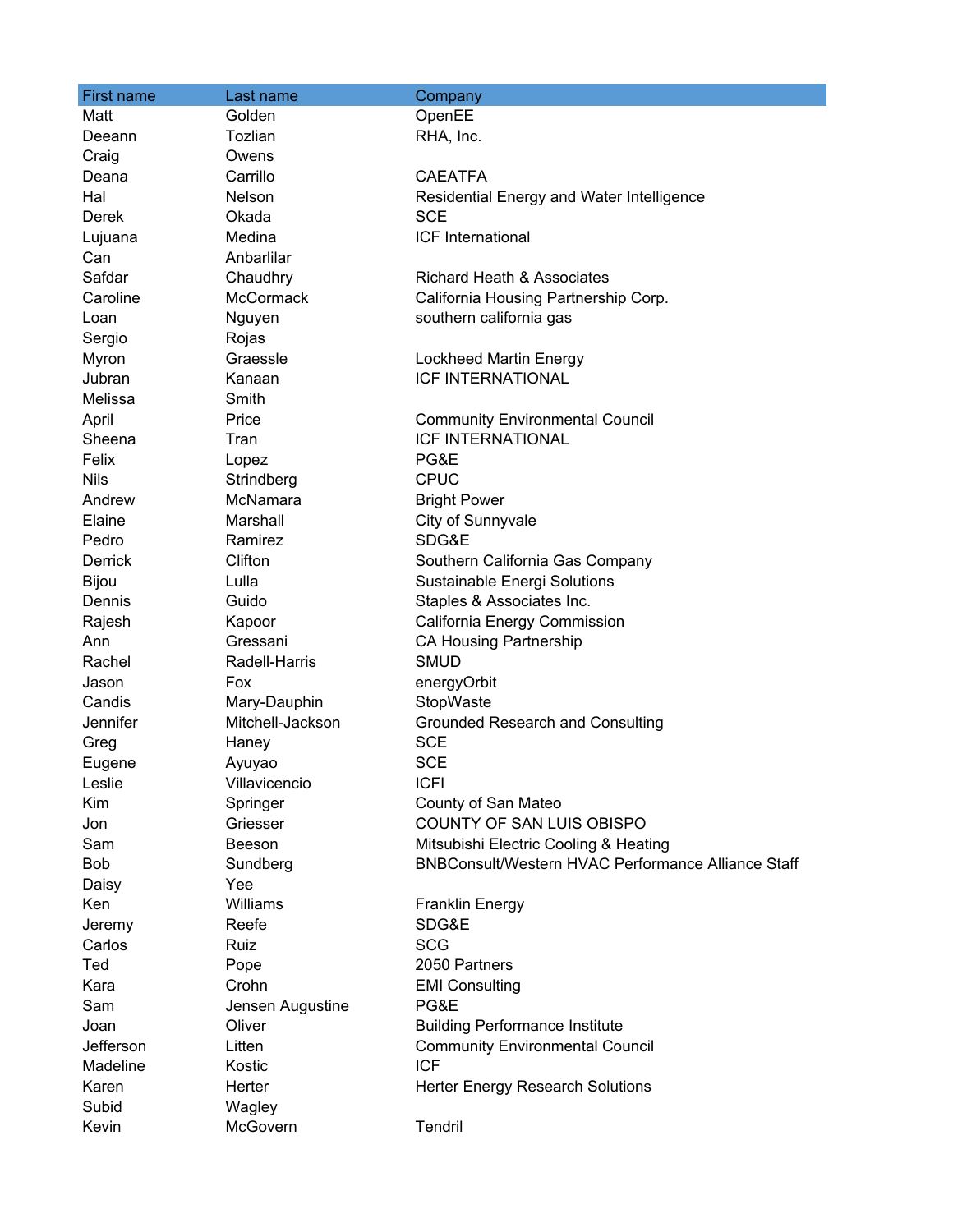Amir Ehyai Whitney **Pope** Daniel Degu

Al Gaspari PG&E Bach Tsan SCE Joanne O'Neill PG&E David Poster Poster PG&E Aaron **Berndt** Berndt Nest Michelle Thomas SCE gleidson ribeiro SEI Alice Stover Store MCE Beckie Menten MCE Carmelita Miller Miller Greenlining Charlie **Buck DROWER** Darren Hanway SCG David Siddiqui Clearesult Meaghan Doran Doran MCE Doreen Caruth **Caruth** PG&E Elizabeth Baires SoCalGas erika diamond energyhub Jenny Berg BayREN Jeorge Tagnipes CPUC

jim kemper LADWP YANDA ZHANG ZYD Energy, Inc. Daniel Sanchez North Bay Association of REALTORS Jose Buendia Southern California Edison Paul Thomas San Diego Gas & Electric winnie tran tran Sempra Energy Lori Atwater Southern California Edison Eric Sikkema Colorado Energy Group Kevin **DeMaster** Demaster Mitsubishi Electric Cooling & Heating Mark Allen Allen ACE Contractrors Lynn Benningfield Benningfield Benningfield Group Richard Schorske ZNE Alliance Jan Beange Independent Consultant Udi Merhav energyOrbit Jonathan Budner Budner Consulting Ben Cooper SF Dept of the Environment John Teeter **People Power Company** Karen **Herter** Herter Herter Energy Research Solutions Nicholas Snyder Snyder Nicholas Snyder Consulting Rochelle Thomas San Joaquin Valley Clean Energy Organization Elizabeth Lowe **Barakat Consulting** Laurel Lees Lees County of San Diego angela hacker hacker COUNTY OF SANTA BARBARA Bruce Mast Mast BUILD IT GREEN Carol **Yin** Yin Yinsight, Inc. Caroline Chen Chen StatWizards LLC Cynthia Mitchell TURN consultant Jake Oster ENERGYSAVVY Jeff Hirsch James J Hirsch & Associates Jim **Hawley Hawley** Dewey Square Group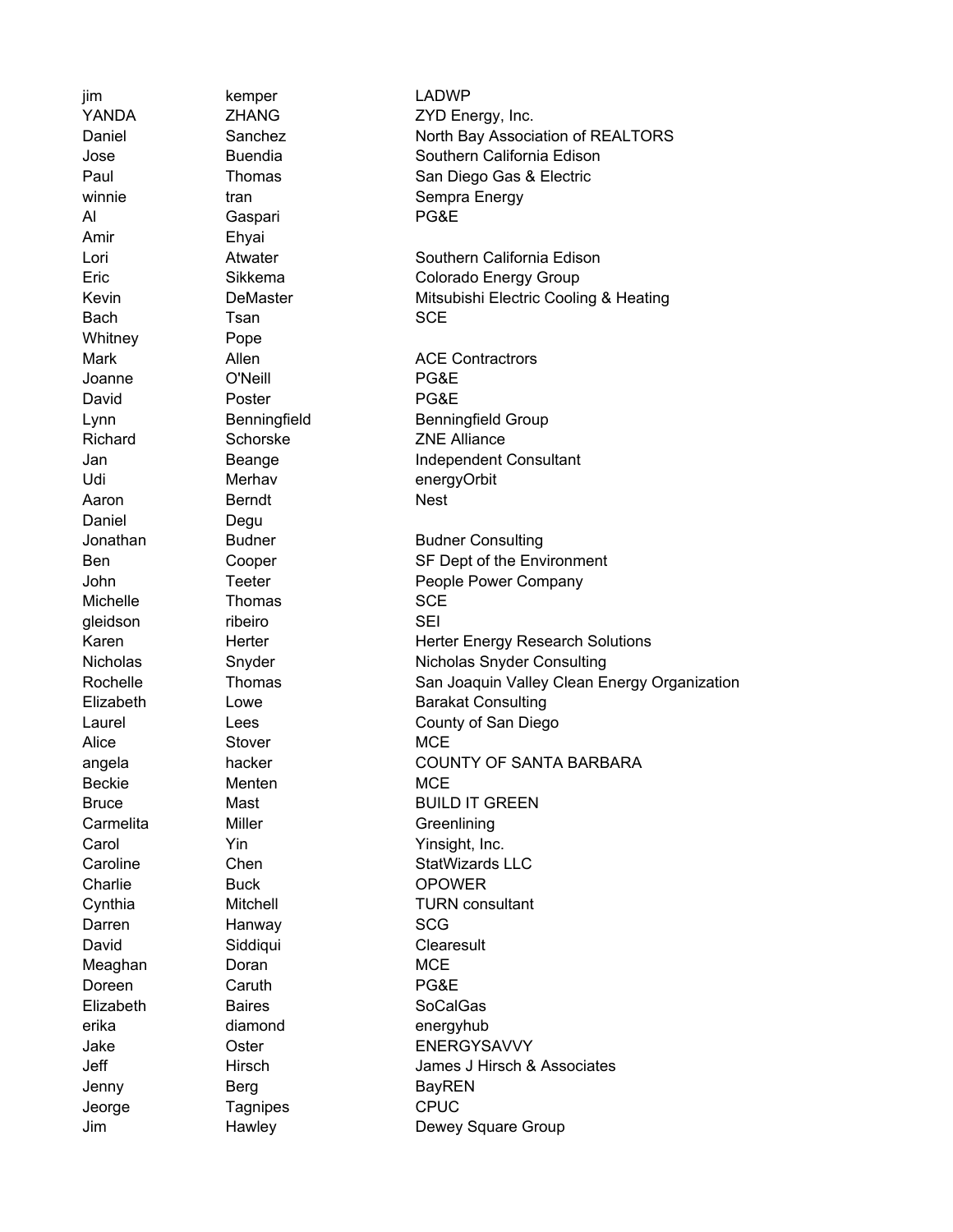Justin LeVeque City of San Jose Lara Ettenson NRDC Mabell Garcia Paine **ICF** Margie Gardner CA Energy Efficiency Industry Council Maria **Stamas** Stamas NRDC Mary **Anderson PG&E** Michael Michael Nguyen The Energy Coalition Natalie de Leon County of Santa Clara - BayREN Nick Brod CLEAResult Robert **KASMAN** PGE Thomas Enslow ADAMS BROADWELL JOSEPH & CARDOZO Jessie Denver CITY AND COUNTY OF SAN FRANCISCO Abhilasha Wadhwa CALIFORNIA ENERGY COMMISSION Shannon Cheng PG&E Meghan Dewey PG&E Melinda **Martinez** SCE Matt **Evans** Evans SCE Brandi Turner SDG&E Michelle Costello SDG&E Rola **Halawanji** The Energy Coalition Lisa Schmidt HOME ENERGY ANALYTICS shaun dentice CLEAResult Consulting Inc. David Cohen CENTER FOR SUSTAINABLE ENERGY Jay **Luboff Navigant** Elizabeth Oh CENTER FOR SUSTAINABLE ENERGY Pamlea CENTER FOR SUSTAINABLE ENERGY Amy Reardon CALIFORNIA PUBLIC UTILITIES COMMISSION Bob Wiseman Canoga Park Heating and Air Susan Freedman San Diego Association of Governments (SANDAG) Susan Davison Davison CalCERTS, Inc. Heather Swan Swan City of Lancaster Nancy Barba BAT BKI Tracy Sato City of Anaheim, Public Utilities Department Anne Arquit Niederberger Enervee COry Downs Downs City of Chula Vista Dan Gwiazdon Energy Conservation Pros, Inc. Dave **Hegarty DuctTesters**, Inc. Jonathan Young CA Association of Realtors Victoria Bloise Ecova Dana **Armanino** County of Marin Alex Chase Chase Energy Solutions Lou Jacobson Redwood Coast Energy Authority Leesa Lee **Lee** Bidgely Domenico Gelonese Embertec LLC Dave Clark Contract Energy efficiency Inc Shea Dibble Enpowered Mark Lowry **Lowry** WHPA Julia Hatton Rising Sun Energy Center Troy Hartmann Pacific Energy Service & Facilities,inc Doris **Abernathy Apogee Interactive** Thomas Trimberger John Morton ConSol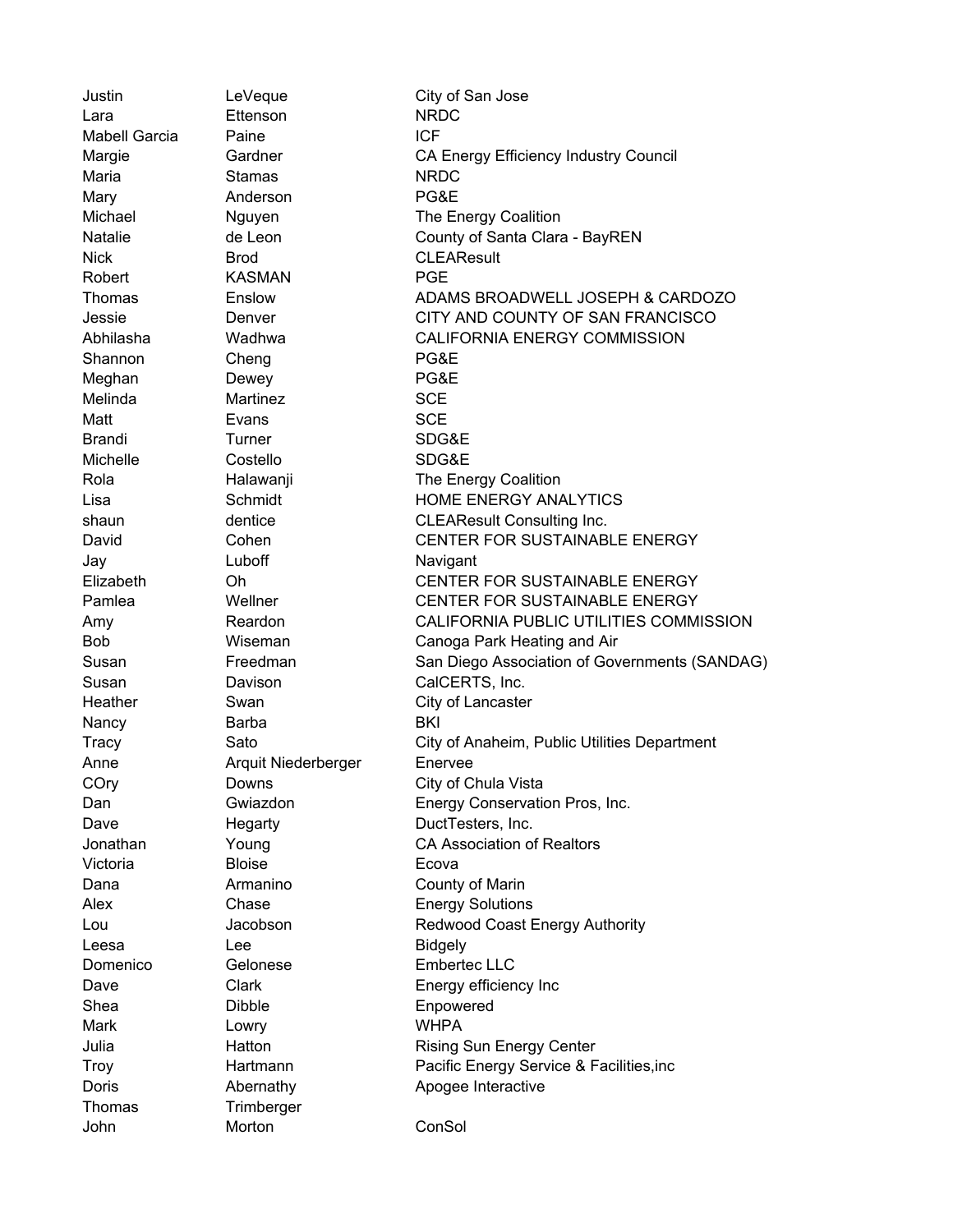Dan Sperber Jeff Schlegel

Kenneth Moore TEAA, Inc Ron Sugimoto SoCalGas Mayda Bandy Bandy SDG&E Katie Hentrich SANDAG Andrew **Bevington PG&E** Tianzhen Hong LBNL Hector **Contract Uriarte Proteus Inc.** Julie Castro Chai Energy SUSAN OSBECK GoodCents Larry **Tabizon** SCE Robert Mowris Morris Verified Inc. Kelly Hedges ICFI Deborah **Elliott** Elliott Napa County Katherine George **PG&E** Micah **Fuller** PG&E Mike Hodgson ConSol

Laura Parsons CENTER FOR SUSTAINABLE ENERGY Ellen Steiner Copinion Dynamics Rina Lopez SF Department of the Environment David Myers BUILD IT GREEN Stephen **Rickert** California Public Utilities Commission Jonathon Stage Stage Newcomb Anderson McCormick Wayne **Longdon** Creen Home Services Scott **Higa** Higa Southern California Edison Sharyn **Barata Barata** Opinion Dynamics Jennifer Holmes EMI Consulting Marco Terruzzin Electro Power Systems Inc Christine Baginski ASWB Engineering Alejandra Tellez County of Ventura Mark Cherniack MJC Consulting Lowell Chu CITY & COUNTY OF SAN FRANCISCO Michelle Vigen CA Efficiency + Demand Management Council Bruce Ray Ray Johns Manville Heather **Allen** Allen County of Ventura Amy Sanchez Mendo-Lake Energy Watch Matt Henkelmann FESS Energy, Inc. Regina Marston **Plan A PR & Marketing, Inc.** Corey **Grace** Grace Resource Innovations Kevin Kane **Communist Communist Communist Communist Communist Communist Communist Communist Communist Communist Communist Communist Communist Communist Communist Communist Communist Communist Communist Communist Communist** Kay **Worthington** DNV GL Energy Services Inc Ben Lipscomb National Comfort Institute Brad Kates **Communist Communist Communist Communist Communist Communist Communist Communist Communist Communist Communist Communist Communist Communist Communist Communist Communist Communist Communist Communist Communist** Cara Bautista-Rao City of Walnut Creek Brent Locke EnerGtech Experts Sharlene Carlson Carlson Santa Clara County Joel Gilbert Apogee Interactive Sophia **Hartkopf** TRC Energy Services Narcisa **Untal** Untal County of Solano Warren Lupson Lupson & Associates LLC Grace **Farwell** Farwell South Bay Cities Council of Governments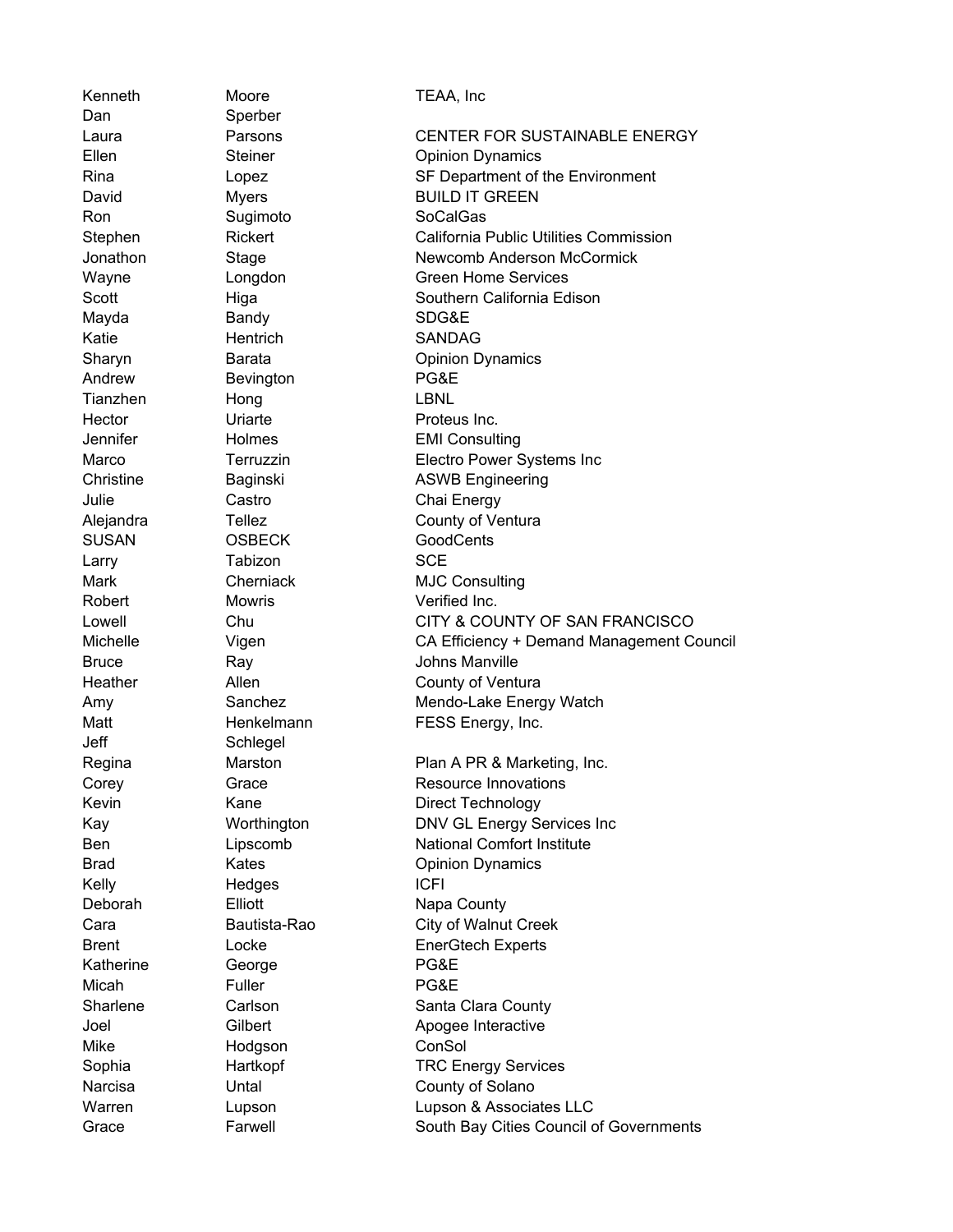Cesar Rios Alok Singh Swapna Nigalye Alice Liddell Kenneth Smokoska Tom Downey Meg Lester CC Co-Chairs CC Facilitator

Robert Brunn SCE Michael Callahan MCE Skanda Ramesh Capgemini Ryan Bullard SCE Richard Lord **Carrier** Rebecca **Eaton** ICF Karen Kho BayREN Peter Black ecobee Gary Gockel Gary Gockel Peter Turnbull PG&E Bryan Jungers E Source Valerie Nibler Nibler DNV GL Lloyd Kass Lime Energy Payam Bozorgchami C.E.C Karen Ehrhardt-Martinez Navigant Kate Rathbun BKI Elisabeth Russell AMBAG Dan Suyeyasu CodeCycle Ben Mattio Mattio RCEA Kevin Messner PoliticaLogic kimberly conley pg&e Shoshana Pena SDG&E Richard Beadle NEXANT Marissa Barrera SCE Frank Spasaro SCG

Joe Giarrusso BUILD IT GREEN Blanca de la Cruz California Housing Parnership Jim Hanna Energy Solutions Margaret Bruce Bruce Local Government Commission Ying Wang Okapi Architecture Inc. Ellen Zuckerman Schlegel & Associates Matthew Skolnik Los Angeles County Office of Sustainability Joseph Button Association of Monterey Bay Area Governments Beth Karlin **Karlin** SEE Change Institute Stephanie Mang California Housing Partnership Cori Jackson CLTC - UC Davis Tom White White Eden Housing Inc. Tom White White Home Energy Magazine Jeremy Kraft EMI Consulting don arambula don aramubla consulting Phil Barnes Barnes Benningfield Group, Inc. Eric Dubin Mitsubishi Electric Cooling and Heating Dawn Greco ICF International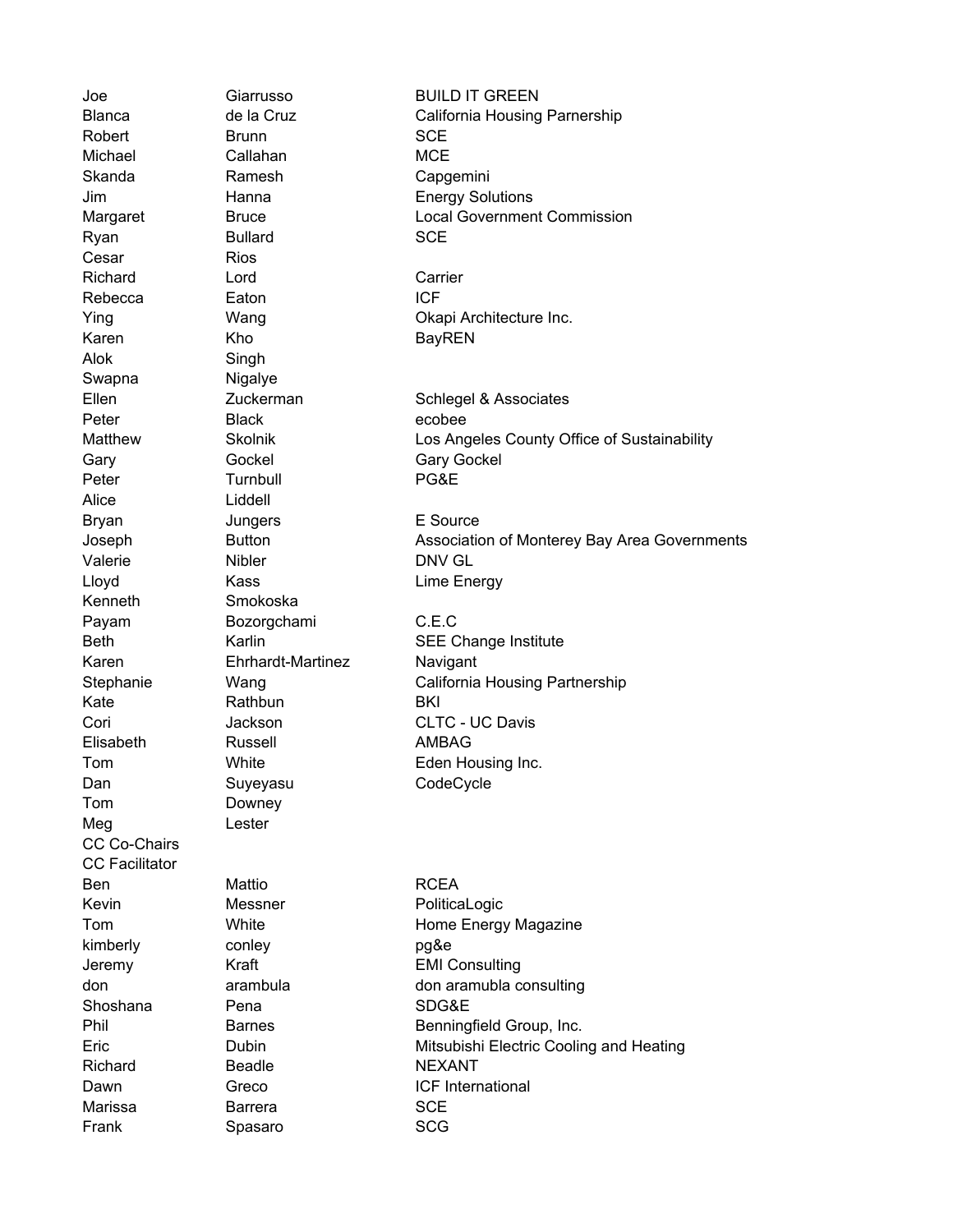Caroline Francis P. Hunziker

Samantha Robinson **BKI** Abhijeet Pande TRC Meg Waltner Arup Evelyn Lee PG&E Sean Mackay PG&E Joanne O'Neill CLEAResult Allison Wood SANDAG Gary Shushnar SCE Jeff Strauss Clearesult Hannah Laughlin ICF Mananya Chansanchai PG&E Todd Van Osdol CLEAResult carlo gavina qavama sempra Paula Rosselli SDG&E Dion Abril JCEEP Angie Burgh City of Irvine Maitreyi Viswanathan ECOBEE Scott **Blunk TRC** Drew Brauer BKI Erin Palermo SoCalGas

Kit Cole Cole Kit Cole Consulting Stanley **Mueller** DNV GL Energy Services USA, Inc. Kevin **Armstrong** COUNTY OF SANTA CLARA Rachel **Kuykendall** Sonoma Clean Power Anthony Serres **Philips Lighting** Paul Ledesma City of San Jose, Environmental Services Clay Luthy EnergySavvy Shelby Gatlin CalCERTS, Inc. Mindy Craig Craig BluePoint Planning Renwick Paige **Paige** Energy Infrastructure Partners Karin **Burns** Burns **Build It Green** Harvey **Bringas** Bringas Southern California Gas Company Andrea Chow Chow County of San Mateo Elizabeth Chant Vermont Energy Investment Corporation Rodney **Williams** Embertec USA Sumeeta Ghai Center for Sustainable Energy Leigh Lain Walker County of Ventura Daniel Cornejo **Energy Solutions** Stacy **Drake Drace Efficiency First California** Leonardo Guerra **Richard Heath and Associates**, Inc. Alice **Zanmiller** Zanmiller County of Marin Wendy Worrell Western HVAC Performance Alliance Katie **Barrows** Coachella Valley Association of Governments Alex Araiza Araiza Sacramento Municipal Utility District Anna LaRue LaRue Resource Refocus LLC Sally Seymour Sustainable Napa County Brett Bishop Bishop COUNTY OF SAN LUIS OBISPO Chauncy Tou SOUTHERN CALIFORNIA GAS COMPANY Ann **Edminster** Design AVEnues LLC David Paton Lockheed Martin